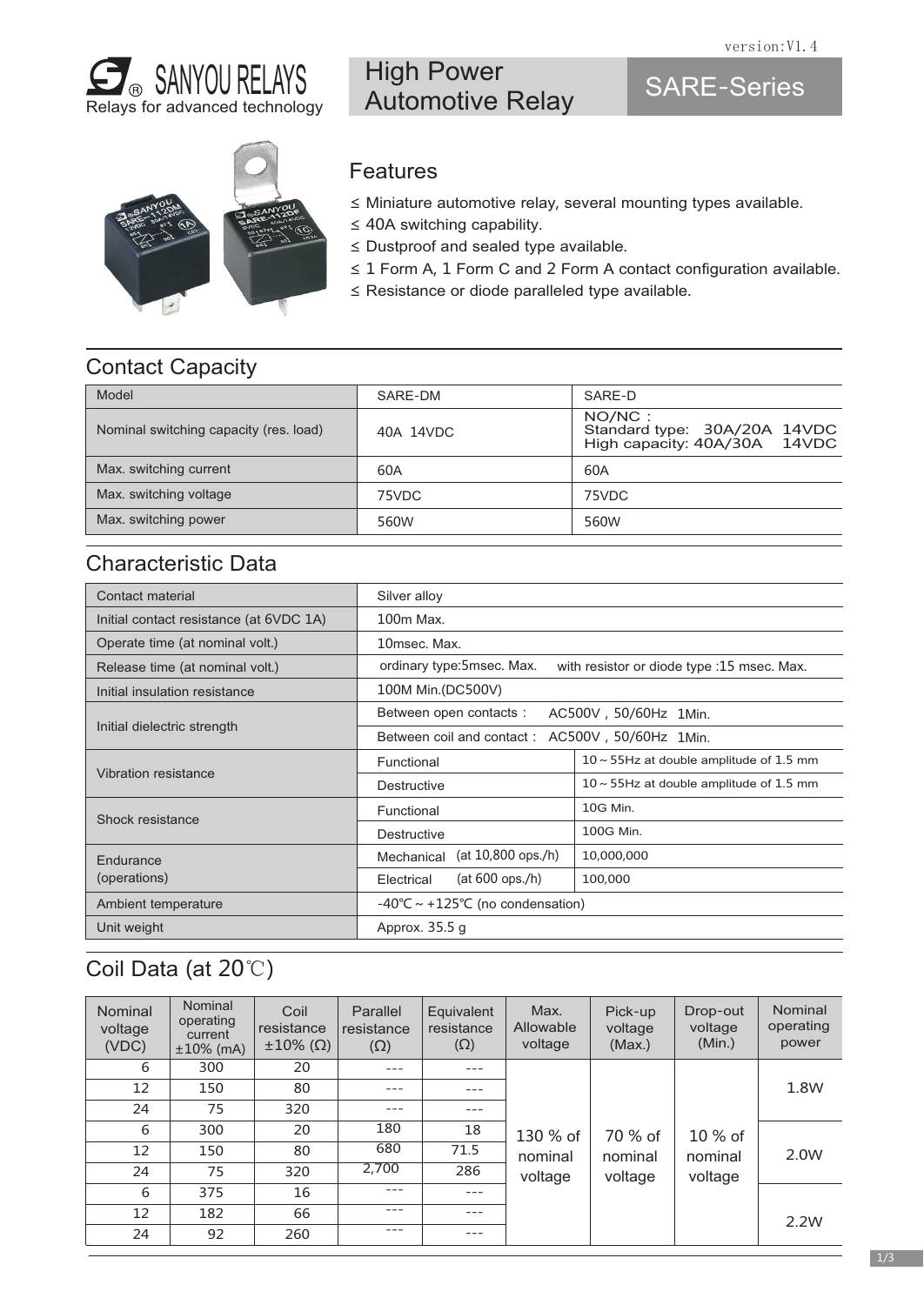### Ordering Information

| Nomenclature      |  |                               |  |                                                                                                                                                                                                                                                                                                                                                                                                               |  |  |  |                                                                                                                       |
|-------------------|--|-------------------------------|--|---------------------------------------------------------------------------------------------------------------------------------------------------------------------------------------------------------------------------------------------------------------------------------------------------------------------------------------------------------------------------------------------------------------|--|--|--|-----------------------------------------------------------------------------------------------------------------------|
| $ SARE$ - S $ -1$ |  | 12<br>$R + XX$<br>F<br>M<br>D |  | Special Parameter: Nil-Standard type,<br>Letter or number-Special requirement<br>Accessory Form: Nil-Without accessory, R-With resistorD-With<br>diode, DC-with diode(see wiring diagram)<br>Cover Type: Nil-Without bracket, F-With bracket<br>Contact Form: Nil-Form C, M-Form A<br>Coil Power: D-1.8W/2.0W, L-2.2W<br>Coil Voltage (VDC): 06, 12, 24<br>Number of Poles: 1-1 Pole, 2-2 Poles (Form A only) |  |  |  |                                                                                                                       |
|                   |  |                               |  |                                                                                                                                                                                                                                                                                                                                                                                                               |  |  |  | Protective Construction: Nil-Dust Cover<br>S-Flux proofed<br>SH-Sealed type washable<br><b>Type Designation: SARE</b> |

Outline Dimensions, Wiring Diagram (Unit :mm)